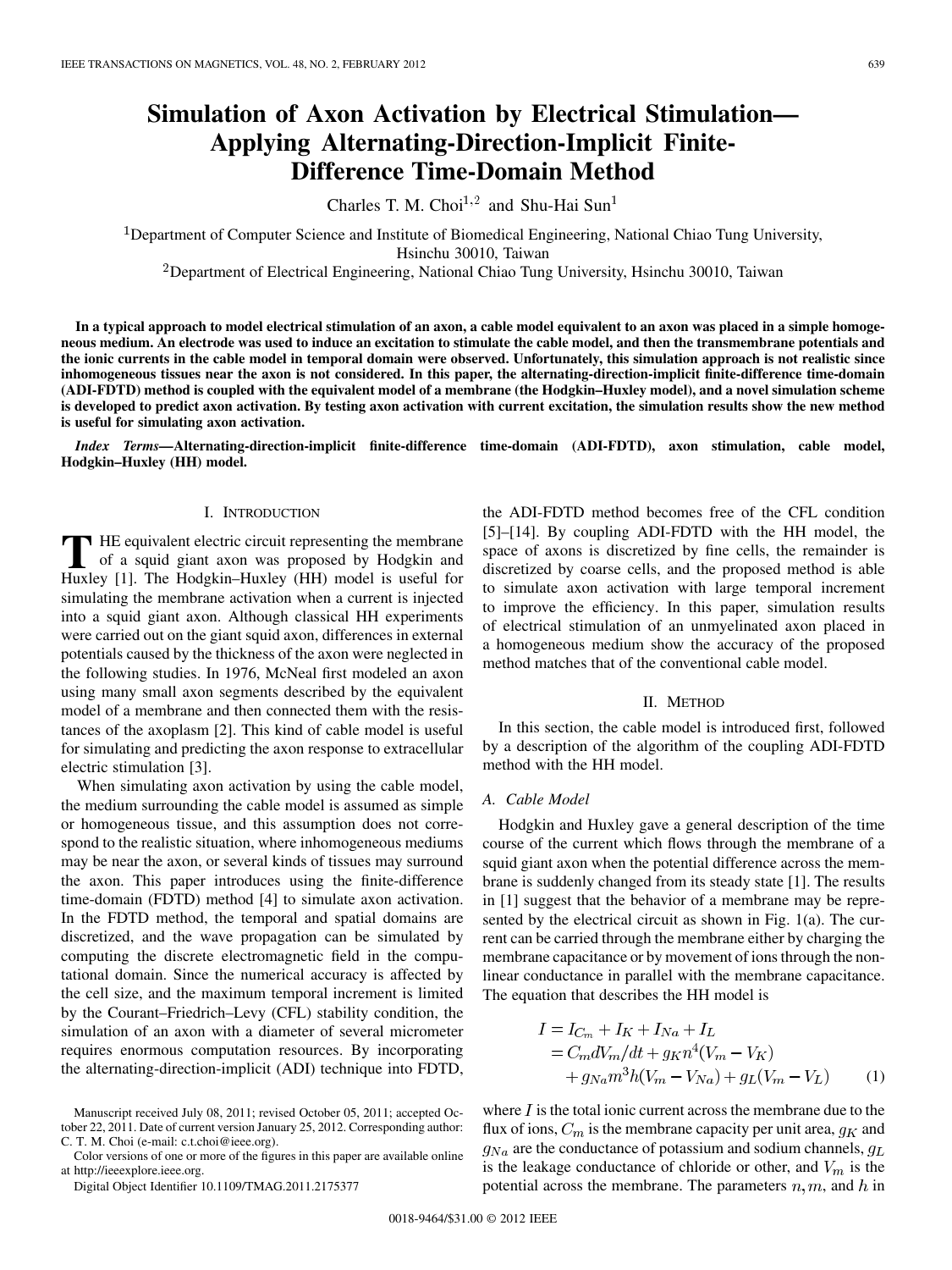

Fig. 1. Equivalent electric circuits of (a) a membrane, (b) an unmyelinated axon, and (c) a myelinated axon.

(1) are the probability parameters determining the percentage of open channels, and all variables are change between 0 and 1 as functions of time and voltage. More details about the HH model are described in [1].

As shown in Fig. 1(b) and (c), the cable models based on the HH model are represented by the electric network. Applying Kirchhoff's current law (a set of differential equations discrete in space and continuous in time, also known as the cable equation) to the electric network is useful for predicting axon activation [2], [3].

# *B. ADI-FDTD Algorithm*

For the FDTD method, Maxwell's curl equations are discretized in temporal and spatial domains, and the electric- and magnetic-field components are allocated on Yee cells filled the computational domain. It is useful for analyzing the distribution and the propagation of the electromagnetic field in the computational domain. By coupling the FDTD method with the ADI



Fig. 2. Graded meshes in the 3-D domain.

technique, the ADI-FDTD method is free of the CFL condition. The process of updating electromagnetic-field components in a time step in the FDTD method is shown in published papers [12]. Here the electromagnetic-field components in Cartesian coordinate system are distributed in graded meshes as shown in Fig. 2, and the updated formulations of  $E_{zx}$  and  $H_{yx}$  components in the first half-time step are shown below as examples

$$
E_{zx,(i,j,k+1/2)}^{n+1/2} = ca_{x,(i,j,k+1/2)} E_{zx,(i,j,k+1/2)}^n + cb_{x,(i,j,k+1/2)} \n\cdot (H_{yx,(i+1/2,j,k+1/2)}^{n+1/2} + H_{yz,(i+1/2,j,k+1/2)}^{n+1/2} \n-H_{yx,(i-1/2,j,k+1/2)}^{n+1/2} - H_{yz,(i-1/2,j,k+1/2)}^{n+1/2})
$$
\n(2)  
\n
$$
H_{yx,(i+1/2,j,k+1/2)}^{n+1/2}
$$

$$
= da_{x,(i+1/2,j,k+1/2)} H_{yx,(i+1/2,j,k+1/2)}^{n+1/2} + db_{x,(i+1/2,j,k+1/2)} (E_{zx,(i+1,j,k+1/2)}^{n+1/2} + E_{zy,(i+1,j,k+1/2)}^{n+1/2} - E_{zx,(i,j,k+1/2)}^{n+1/2} - E_{zy,(i,j,k+1/2)}^{n+1/2})
$$
(3)

where the coefficients are

$$
ca_{s,(i,j,k)} = (4\varepsilon_0 - \sigma_{s,(i,j,k)}\Delta t)/(4\varepsilon_0 + \sigma_{s,(i,j,k)}\Delta t)
$$
 (3)

$$
cb_{s,(i,j,k)} = 2\Delta t / [\Delta s_{(i,j,k)}(4\varepsilon_0 + \sigma_{s,(i,j,k)}\Delta t)] \tag{4}
$$

$$
da_{s,(i,j,k)} = (4\mu_0 - \sigma_{s,(i,j,k)}\eta_0^2 \Delta t)/(4\mu_0 + \sigma_{s,(i,j,k)}\eta_0^2 \Delta t)
$$
\n(5)

$$
db_{s,(i,j,k)} = 2\Delta t / [\Delta s_{(i,j,k)}(4\mu_0 + \sigma_{s,(i,j,k)}\eta_0^2 \Delta t)].
$$
 (6)

The implicit formulations in these half-time steps can be solved with a tridiagonal matrix [9].

The FDTD method was extended to solve the distributed electromagnetic system with lumped elements and voltage and current sources [15]. Here the ADI-FDTD method is coupled with the equivalent electric current of the membrane (the HH model). If the definition of the current direction in (1) is the same as the direction of electric-field components in the ADI-FDTD method, (2) is modified as:

$$
E_{zx,(i,j,k+1/2)}^{n+1/2}
$$
  
=  $ca'_{x,(i,j,k+1/2)} E_{zx,(i,j,k+1/2)}^n + cb'_{x,(i,j,k+1/2)}$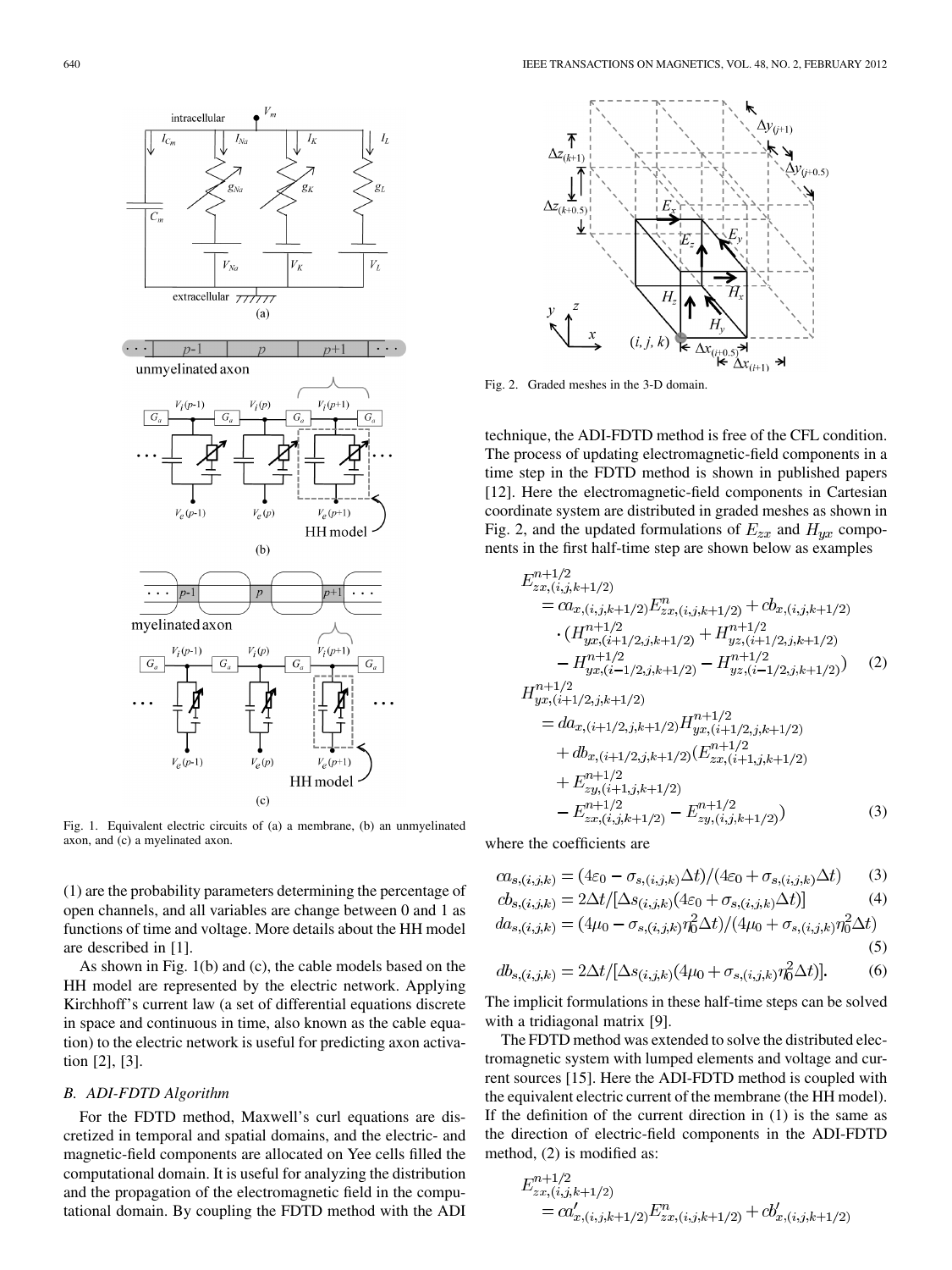

Fig. 3. (a) A simulated domain with an unmyelinated axon and a point source, the spatial discretization near the axon in (b)  $xy$  and (c)  $yz$  domains, and the cell distribution in (d)  $x$ , (e)  $y$ , and (f)  $z$  direction.

$$
\cdot (H_{yx,(i+1/2,j,k+1/2)}^{n+1/2} + H_{yz,(i+1/2,j,k+1/2)}^{n+1/2}
$$
  
\n
$$
- H_{yx,(i-1/2,j,k+1/2)}^{n+1/2}
$$
  
\n
$$
- H_{yz,(i-1/2,j,k+1/2)}^{n+1/2}
$$
  
\n
$$
+ g_{KN}^{4}V_{K} + g_{Na}m^{3}hV_{Na} + g_{L}V_{L}
$$
 (7)

where the modified coefficients are

$$
ca'_{s,(i,j,k)} = [4C_m - \Delta t(g_K n^4 + g_{Na} m^3 h + g_L)]
$$
  
\n
$$
\cdot [4C_m + \Delta t(g_K n^4 + g_{Na} m^3 h + g_L)]^{-1}
$$
 (8)  
\n
$$
cb'_{s,(i,j,k)} = 2\Delta t \cdot {\Delta s_{(i,j,k)}[4\varepsilon_0 + \Delta t
$$
  
\n
$$
\cdot (g_K n^4 + g_{Na} m^3 h + g_L)]^{-1}
$$
 (9)

# III. SIMULATION RESULT

As shown in Fig. 3(a), an unmyelinated axon with an interior resistivity of 34.5  $\Omega$  cm placed in a homogeneous medium



Fig. 4. Convergence of the membrane potential.

TABLE I INITIAL CONDITIONS OF THE MEMBRANE FOR CONVERGENCE TEST

| Initial condition | $_m$ (mV) | п      | m      |        |
|-------------------|-----------|--------|--------|--------|
| all zeros         |           |        |        |        |
| steady state      |           | በ 3177 | ስ ስናንዕ | 0.5961 |

with the electrical resistivity of 300  $\Omega$  cm is simulated by the ADI-FDTD method coupled with the HH model, and the discretization of the computational domain is also shown in Fig. 3. The setting of the parameters shown in Fig. 3 is:  $D_a = 0.1$  mm;  $L_a = 7.5$  mm;  $D_s = 1$  mm;  $L_s = 1.5$  mm;  $\Delta x = \Delta y =$ 50  $\mu$ m; and  $\Delta z = 0.5$  mm. In each direction, the minimum cell is used to discretize the central area, and the cell whose size is gradually increased is used to discretize the outer area. The maximum cell size is  $3^{10}$  times of the minimum cell size, and ten layers of perfect match layer (PML) are used in this simulation. The convergence test and the stimulation test are simulated to verify the performance of the ADI-FDTD method coupled with the HH model.

## *A. Convergence Test*

Under the steady-state conditions, the voltage across the membrane is equal to the voltage of the resting potential  $V_r$ , where the voltage of the resting potential can be analytically computed as follows:

$$
V_r = \frac{g_{K}n^4V_K + g_{Na}m^3hV_{Na} + g_LV_L}{g_{K}n^4 + g_{Na}m^3h + g_L} = -60.27 \text{ mV}.
$$
\n(10)

In order to reduce the computational time, the initial temporal increment is set as 0.117 ps and increases at the rate of 1.01 times per time step until the temporal increment is larger than 5.878 ns, which is about  $5 \times 10^4$  times of the temporal increment under the CFL stability condition. Two initial conditions of the membrane are considered: all zeros and steady states. The values of the parameters setting in the initial conditions are listed in Table I, and the simulation results are shown in Fig. 4. From the simulation results, it was found that the membrane potential converges to the resting potential when the initial conditions of the membrane are all zeros, and the membrane potential maintains at the resting potential when the initial conditions of the membrane are set as steady-state